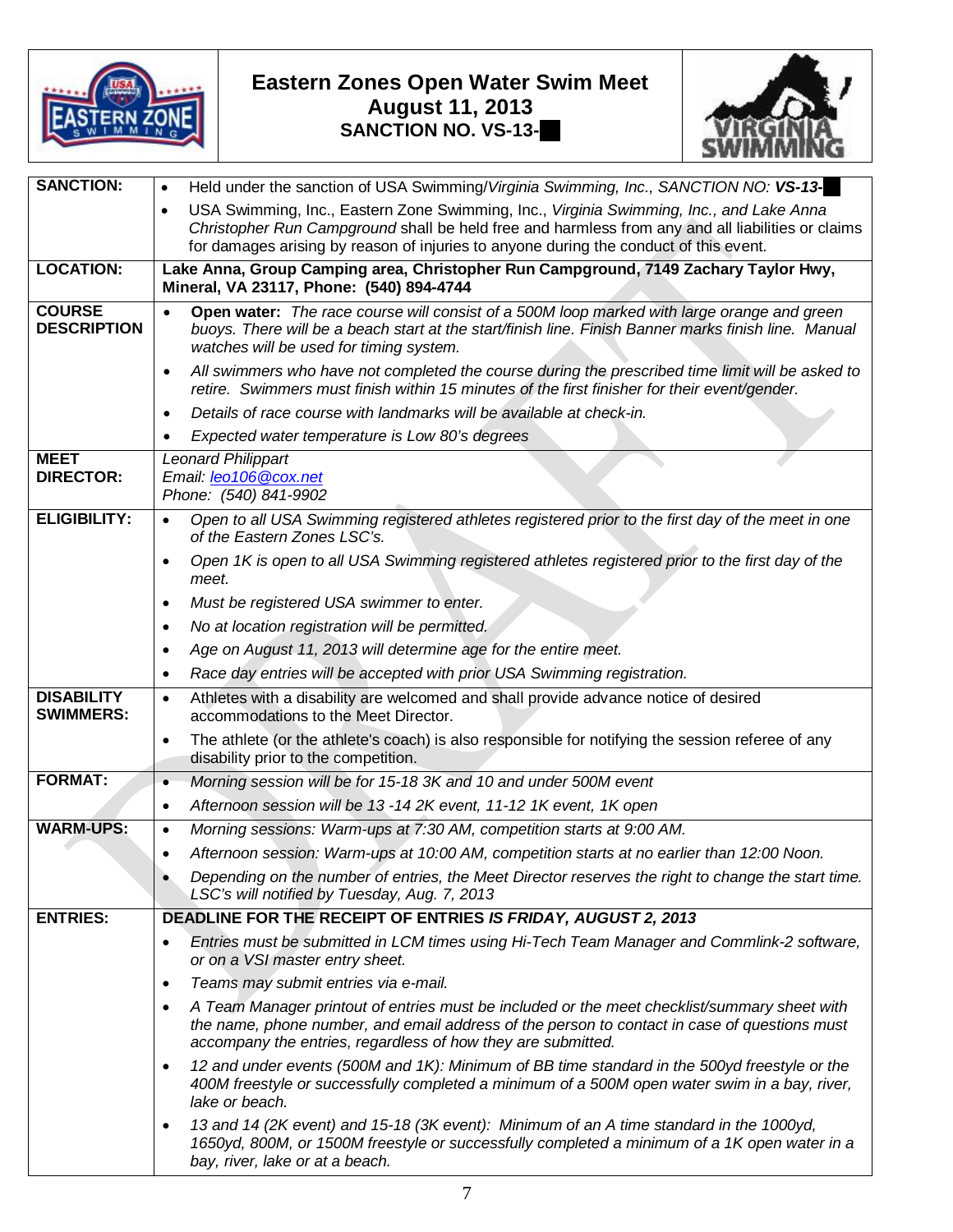|                 | 1K open does not have a minimum time standard requirement but swimmers must be comfortable<br>$\bullet$<br>in open water environment.                                                                                     |
|-----------------|---------------------------------------------------------------------------------------------------------------------------------------------------------------------------------------------------------------------------|
|                 | All entry times must have been achieved in USA Swimming sanctioned, approved, or observed<br>٠<br>competition.                                                                                                            |
|                 | Swimmers may enter a maximum of 2 individual events.<br>$\bullet$                                                                                                                                                         |
|                 | Entries will be processed in the order received. This meet will be limited to a total of 400<br>$\bullet$<br>swimmers.                                                                                                    |
|                 | The Meet Director reserves the right to limit entries in any events, if necessary, to prevent too<br>$\bullet$<br>lengthy a session. This may include combining heats and events, which actions may require<br>reseeding. |
|                 | Email entries to: Jessica Simons, <i>jrsimons</i> @comcast.net<br>٠                                                                                                                                                       |
|                 | IMPORTANT: If entries are sent via Express Mail/FedEx/Airborne/UPS/etc., please ensure that a<br>$\bullet$<br>signature is NOT required for delivery as this will delay the receipt of your entries.                      |
|                 | Deck entries will be accepted in the order received for swimmers to the extent that they can be<br>$\bullet$<br>processed prior to check-in.                                                                              |
| <b>FEES:</b>    | Individual events: \$5 individual event<br>Swimmer Surcharge: \$30 each (entered in any capacity in the meet includes cap and t-shirt)<br>All entries received after August 1, 2013 requires a \$5 late fee per swimmer.  |
|                 | Those entering after August 1, 2013, will not receive a T-shirt. THERE WILL BE NO<br>$\bullet$<br><b>REDUCTION IN FEE</b>                                                                                                 |
|                 | Checks should be made payable to: VSI<br>٠                                                                                                                                                                                |
|                 | Send payment to: Jessica Simons<br>$\bullet$<br><b>109 Reynard Drive</b><br>Charlottesville, VA 22901                                                                                                                     |
|                 | Payment must be received by for all entries. Failure to pay entry fees by this deadline could<br>$\bullet$<br>result in swimmers being barred from the meet.                                                              |
| <b>AWARDS/</b>  | Eastern Zones medals for first through eighth place by event/gender.<br>$\bullet$                                                                                                                                         |
| <b>SCORING:</b> | Please note: The results from the open water competition will not affect the team score from the<br>$\bullet$<br>Eastern Zones Meet held in Richmond, VA Aug. 7-10 2013.                                                  |
|                 | Individual events will be scored first to eighth place with the following points: 9-7-6-5-4-3-2-1.<br>$\bullet$                                                                                                           |
| <b>SEEDING:</b> | All like-distances may be seeded as a single event, without regard to a swimmer's gender.<br>$\bullet$<br>Places, awards, and published results will be separate for each event by gender.                                |
|                 | Positive check-in for each event is listed on the Description of Events and Schedule page (page<br>$\bullet$<br>#6).                                                                                                      |
|                 | SWIMMERS FAILING TO POSITIVELY CHECK-IN WILL NOT BE ALLOWED TO SWIM THE<br>$\bullet$<br><b>EVENT.</b>                                                                                                                     |
| <b>RULES:</b>   | The current USA Swimming Rules and Regulations will apply.<br>$\bullet$                                                                                                                                                   |
|                 | All swimmers participating in the meet must be dive certified.<br>$\bullet$                                                                                                                                               |
|                 | Swimmers unaccompanied by a USA-S coach must be certified by a USA-S coach as<br>$\circ$<br>proficient in performing an appropriate open-water start or must start each race from within<br>the water.                    |
|                 | Ensuring compliance is the responsibility of the swimmer or the swimmer's legal guardian.<br>$\circ$                                                                                                                      |
|                 | Use of audio or visual recording devices, including cell phones, is not permitted in changing<br>٠<br>areas, rest rooms or locker rooms.                                                                                  |
|                 | Except where venue facilities require otherwise, changing into or out of swimsuits other than in<br>$\bullet$<br>locker rooms or other designated areas is not appropriate and is strongly discouraged.                   |
|                 | In accordance with VSI Policy, only those coaches who have current, valid USA Swimming<br>٠<br>credentials will be permitted to act in a coaching capacity at this meet                                                   |
|                 | Coaches who have valid USA Swimming credentials but who are unable to provide them<br>$\circ$<br>upon request will be issued temporary credentials by the meet director                                                   |
|                 | Coaches with expired or non-current credentials will be required to leave the deck area.<br>$\circ$                                                                                                                       |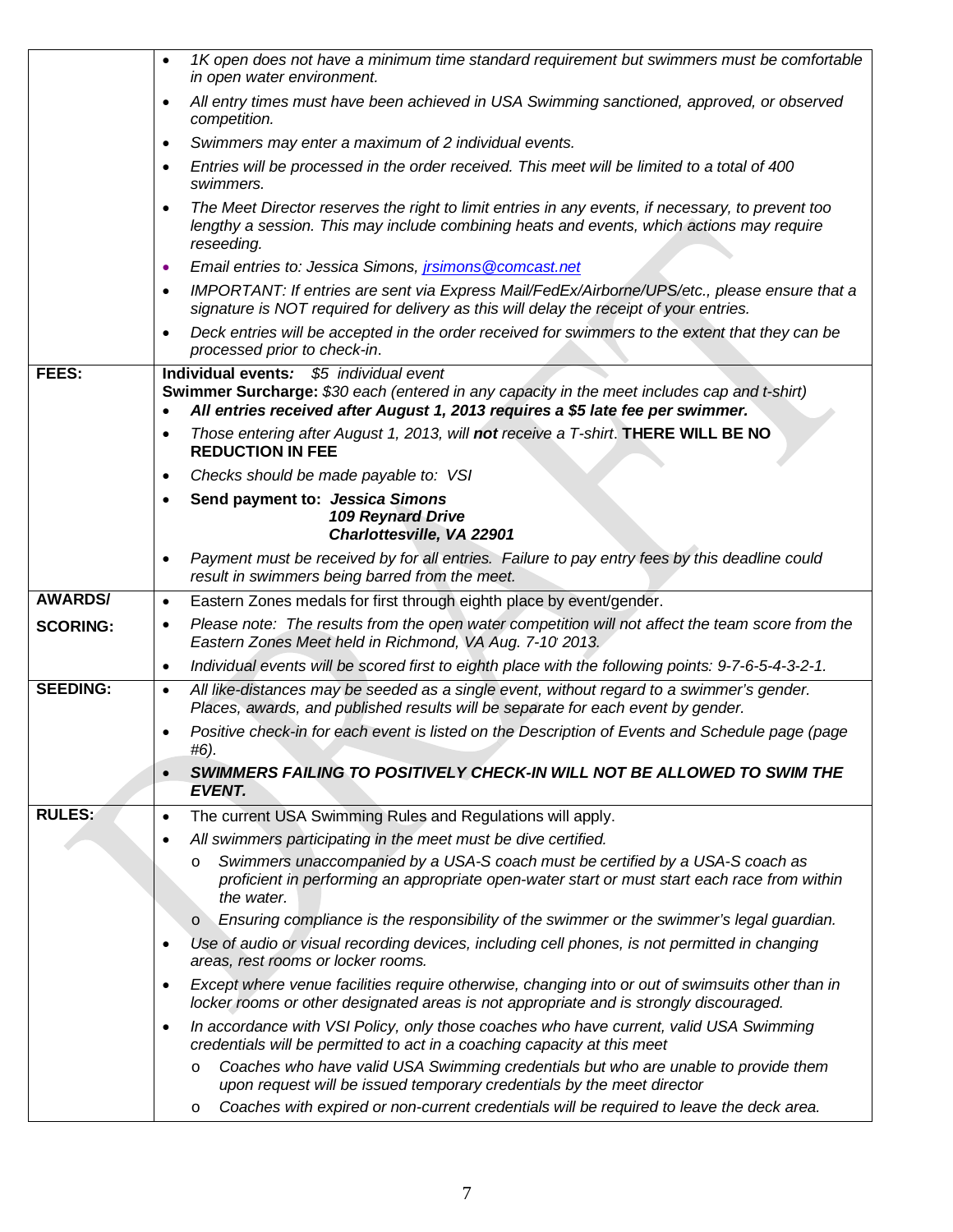| <b>OFFICIALS:</b> | <b>Meet</b>                                                                                                                                                                                                                                  | Referee: | <b>Gordon Hair</b><br>Email: grhair919@aol.com<br>Phone: (434) 975-9967 (home)                                                                                                                                                                                              | Independent<br><b>Safety Monitor:</b> | <b>Pat Donohue</b><br>Email: usdonohues@aol.com<br>Phone: (804) 370-0999                                                                                                                              |
|-------------------|----------------------------------------------------------------------------------------------------------------------------------------------------------------------------------------------------------------------------------------------|----------|-----------------------------------------------------------------------------------------------------------------------------------------------------------------------------------------------------------------------------------------------------------------------------|---------------------------------------|-------------------------------------------------------------------------------------------------------------------------------------------------------------------------------------------------------|
|                   |                                                                                                                                                                                                                                              |          | Phone: (434) 960-0849 (Cell)                                                                                                                                                                                                                                                |                                       |                                                                                                                                                                                                       |
|                   | $\bullet$                                                                                                                                                                                                                                    |          | Officials that are comfortable and want to be out on the water, please state so in your request.                                                                                                                                                                            |                                       |                                                                                                                                                                                                       |
|                   | Team Officials Chairpersons should submit the names and session availability of certified<br>$\bullet$<br>officials, as well as the names and session availability to Stephanie Suhling<br>ssuhling @yahoo.com no later than August 8, 2012. |          |                                                                                                                                                                                                                                                                             |                                       |                                                                                                                                                                                                       |
|                   | $\bullet$                                                                                                                                                                                                                                    |          | Officials meeting will be at 7:00 AM at the hospitality tent with Stephanie Suhling                                                                                                                                                                                         |                                       |                                                                                                                                                                                                       |
| <b>SAFETY:</b>    | $\bullet$                                                                                                                                                                                                                                    |          | The meet is a beach start with swimmers held in a closed area marked by numbers on<br>swim cap, shoulders, back and front of one leg.                                                                                                                                       |                                       |                                                                                                                                                                                                       |
|                   |                                                                                                                                                                                                                                              | $\circ$  | They will hold a card with the same number and will give this card to the chief sweep<br>judge prior to the start of the race                                                                                                                                               |                                       |                                                                                                                                                                                                       |
|                   |                                                                                                                                                                                                                                              | O        | the start of race.                                                                                                                                                                                                                                                          |                                       | The number of each swimmer will be recorded and delivered to each turn judge prior to                                                                                                                 |
|                   |                                                                                                                                                                                                                                              | $\circ$  | There will be instructions of the course and rules of play to swimmers, then the start.<br>At each turn, there will be an accounting of the swimmers by Turn judges (2 on the<br>water and one on land).                                                                    |                                       |                                                                                                                                                                                                       |
|                   |                                                                                                                                                                                                                                              | $\circ$  | Anyone leaving the course will be accounted for and communicated to the<br>administrative referee. When the swimmer finishes, it will be a beach finish and the<br>swimmers will again be held in the closed starting area until the cards are returned to<br>each swimmer. |                                       |                                                                                                                                                                                                       |
|                   | ٠                                                                                                                                                                                                                                            |          | <b>Monitoring Swimmers During Race</b>                                                                                                                                                                                                                                      |                                       |                                                                                                                                                                                                       |
|                   |                                                                                                                                                                                                                                              | O        | Safety boats will monitor the entire course, (2 power boats, one at each end or out of bounds<br>of course, with min. 4 safety canoes/or jet skis)                                                                                                                          |                                       |                                                                                                                                                                                                       |
|                   |                                                                                                                                                                                                                                              |          | There will not be escort craft for swimmers                                                                                                                                                                                                                                 |                                       |                                                                                                                                                                                                       |
|                   |                                                                                                                                                                                                                                              |          | Swimmers will be counted 3 times each lap as they pass buoy 1, buoy 3 and buoy 4 on<br>the course.                                                                                                                                                                          |                                       |                                                                                                                                                                                                       |
|                   |                                                                                                                                                                                                                                              | $\circ$  | 4 Lifeguards will be on location, (2 in the water on kayaks and 1 on the land with view of<br>entire course and 1 on the rescue jet boat)                                                                                                                                   |                                       |                                                                                                                                                                                                       |
|                   |                                                                                                                                                                                                                                              | O        | There will be one rescue/evacuation Jet Boat.                                                                                                                                                                                                                               |                                       |                                                                                                                                                                                                       |
|                   |                                                                                                                                                                                                                                              | $\circ$  | The County Sheriff Department will be on site with Jet Ski or Boat and a Patrol on land.                                                                                                                                                                                    |                                       |                                                                                                                                                                                                       |
|                   |                                                                                                                                                                                                                                              |          | <b>Medical Services</b>                                                                                                                                                                                                                                                     |                                       |                                                                                                                                                                                                       |
|                   |                                                                                                                                                                                                                                              | $\circ$  | There will be a First Aid station/tent available at start/finish beach.                                                                                                                                                                                                     |                                       |                                                                                                                                                                                                       |
|                   |                                                                                                                                                                                                                                              | $\circ$  | the Start/Finish beach. Back up rescue squad will be Louisa County Fire Rescue 6 miles<br>away.                                                                                                                                                                             |                                       | The Mineral Rescue Squad will be on site with one ALS team and one BLS team. Located at                                                                                                               |
|                   |                                                                                                                                                                                                                                              | $\circ$  | 5 minutes.                                                                                                                                                                                                                                                                  |                                       | UVA Pegasus on call and rescue landing site is 2 miles from event on corner of Route 522/Rt<br>208 response 5 minutes. Back up VA Hwy Patrol Chopper from Fredericksburg response time                |
|                   |                                                                                                                                                                                                                                              | $\circ$  | Hospital Emergency room Culpeper 20 minutes and 2 in Charlottesville 30 minutes.                                                                                                                                                                                            |                                       |                                                                                                                                                                                                       |
|                   |                                                                                                                                                                                                                                              | $\circ$  | Dive team on call from Louisa County, VA                                                                                                                                                                                                                                    |                                       |                                                                                                                                                                                                       |
|                   |                                                                                                                                                                                                                                              |          | <b>Safety Communications Plan</b>                                                                                                                                                                                                                                           |                                       |                                                                                                                                                                                                       |
|                   |                                                                                                                                                                                                                                              | $\circ$  | radio explanation of safety need.                                                                                                                                                                                                                                           |                                       | Each official, safety craft and safety officer will have a radio and whistle. One Radio channel<br>will be devoted to safety. One blast on whistle or one blast on air horn to attract attention then |
|                   |                                                                                                                                                                                                                                              | $\circ$  | The Safety Officer will be in charge of all safety at the event, overseeing life guards, EMT's<br>radio.                                                                                                                                                                    |                                       | and swims safety. The safety officer will be in contact with officials, life guards and EMT's by                                                                                                      |
|                   |                                                                                                                                                                                                                                              | $\circ$  | The safety officer will also have a Golf Cart and driver to be able to move through out the<br>event quickly and where needed.                                                                                                                                              |                                       |                                                                                                                                                                                                       |
|                   |                                                                                                                                                                                                                                              |          | <b>Feeding Stations</b>                                                                                                                                                                                                                                                     |                                       |                                                                                                                                                                                                       |
|                   |                                                                                                                                                                                                                                              | O        | The course is 500M and feeding stations are not required; however, all safety watercraft will<br>have first aid and water.                                                                                                                                                  |                                       |                                                                                                                                                                                                       |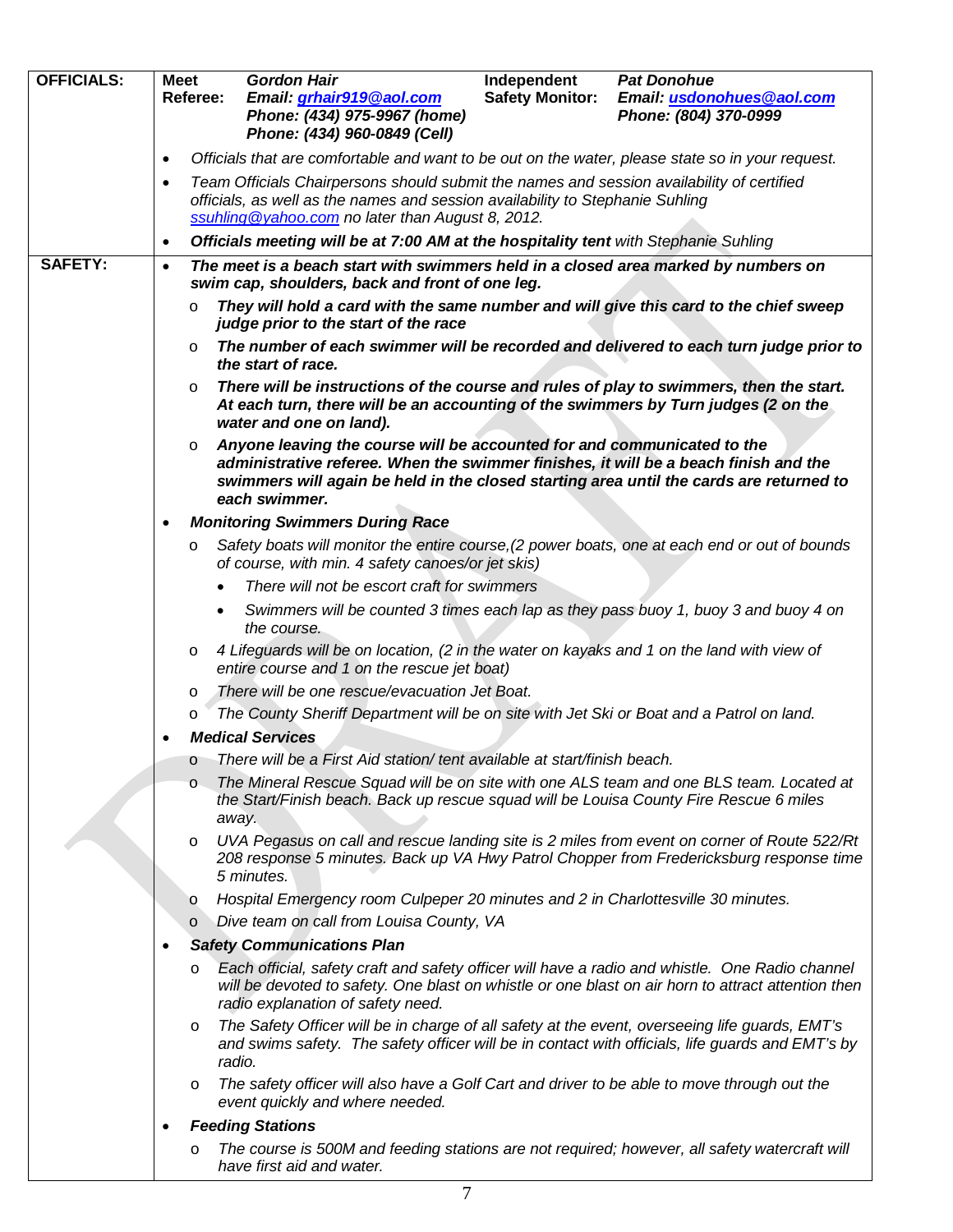|                                  |                                                                                                                                                                                                                                | <b>Accounting for swimmers</b>                                                                                                                                                                                                                                                  |  |  |  |
|----------------------------------|--------------------------------------------------------------------------------------------------------------------------------------------------------------------------------------------------------------------------------|---------------------------------------------------------------------------------------------------------------------------------------------------------------------------------------------------------------------------------------------------------------------------------|--|--|--|
|                                  |                                                                                                                                                                                                                                | Refer to monitoring swimmers<br>$\circ$                                                                                                                                                                                                                                         |  |  |  |
|                                  | O                                                                                                                                                                                                                              | This is the most important duty of the safety team.                                                                                                                                                                                                                             |  |  |  |
|                                  |                                                                                                                                                                                                                                | Each Turn official will whistle if there is a possible DQ in their jurisdiction and follow with radio<br>$\circ$                                                                                                                                                                |  |  |  |
|                                  |                                                                                                                                                                                                                                | protocol in addition to radioing in to admin when last swimmer passes their station each lap.                                                                                                                                                                                   |  |  |  |
|                                  |                                                                                                                                                                                                                                | <b>Technical Meeting</b>                                                                                                                                                                                                                                                        |  |  |  |
|                                  |                                                                                                                                                                                                                                | The technical Meeting will be held at 7:00AM day of race. This technical Meeting will be<br>$\circ$<br>posted and emailed to each LSC prior to meet day. This will also be reviewed with each heat<br>prior to start of each race.                                              |  |  |  |
|                                  |                                                                                                                                                                                                                                | Safety during pre-race warm-up and post-race warm-down                                                                                                                                                                                                                          |  |  |  |
|                                  |                                                                                                                                                                                                                                | There will be a separate warm up warm down area and swimmers will not be allowed to warm<br>$\circ$<br>up or warm down on the course.                                                                                                                                           |  |  |  |
|                                  |                                                                                                                                                                                                                                | The warm up area will also have at least one life guard and one marshal in addition we will<br>$\circ$<br>have at least one canoe/kayak/paddle board on the water to prevent any swimmers beyond<br>buoy markings of warm up course.                                            |  |  |  |
|                                  |                                                                                                                                                                                                                                | We will also require the swimmer to give their number card to marshal prior to entering warm-<br>$\circ$<br>up area and pick up the card when leaving the warm-up area.                                                                                                         |  |  |  |
| <b>TIMERS:</b>                   | Timers and scribes are needed for each race. Please contact meet director leo106@cox.net to<br>volunteer. Use this link to volunteer:<br>https://docs.google.com/forms/d/1aR4SdQvnMUK1fjH7iLYYGOTVsf03uhP5Nlnk9_3Aoko/viewform |                                                                                                                                                                                                                                                                                 |  |  |  |
| <b>GENERAL:</b>                  | $\bullet$                                                                                                                                                                                                                      | This event is on the public side of Lake Anna and will be held rain or shine.                                                                                                                                                                                                   |  |  |  |
|                                  | $\bullet$                                                                                                                                                                                                                      | Event may be delayed or cancelled due to lightning. No refunds.                                                                                                                                                                                                                 |  |  |  |
|                                  | $\bullet$                                                                                                                                                                                                                      | Average water temperature is expected to be in the low 80s                                                                                                                                                                                                                      |  |  |  |
|                                  | $\bullet$                                                                                                                                                                                                                      | <b>Extra T-shirts</b> for coaches and spectators may be ordered on your registration form for \$10 each.                                                                                                                                                                        |  |  |  |
|                                  | Hospitality tent will be set up by the lake with water coolers available for swimmers.<br>$\bullet$                                                                                                                            |                                                                                                                                                                                                                                                                                 |  |  |  |
| <b>FACILITY</b><br><b>RULES:</b> | $\bullet$                                                                                                                                                                                                                      | There is a \$10 parking fee per car for non-camping participants and coaches collected by the<br>campground at the gate day of the event. We highly recommend you carpool or sign up to camp.                                                                                   |  |  |  |
|                                  | $\bullet$                                                                                                                                                                                                                      | Facility Rules: http://www.christopherruncampground.com/rules.html                                                                                                                                                                                                              |  |  |  |
|                                  | $\bullet$                                                                                                                                                                                                                      | No alcohol can be consumed by any swimmers, coach or spectator before or during the<br>competition on race day.                                                                                                                                                                 |  |  |  |
| <b>VOLUNTEERS</b>                | $\bullet$                                                                                                                                                                                                                      | Anyone wishing to help with registration check-in, body marking, event check-in, water safety<br>personnel or first aid station, please contact Leonard Philippart at leo106@cox.net.                                                                                           |  |  |  |
|                                  | We are requesting each LSC provide a minimum of 2 workers. To sign up to volunteer<br>٠                                                                                                                                        |                                                                                                                                                                                                                                                                                 |  |  |  |
|                                  | please go to the link below and fill in your information:                                                                                                                                                                      |                                                                                                                                                                                                                                                                                 |  |  |  |
|                                  |                                                                                                                                                                                                                                | https://docs.google.com/forms/d/1aR4SdQvnMUK1fjH7iLYYGOTVsf03uhP5Nlnk9_3Aoko/viewfor<br>m                                                                                                                                                                                       |  |  |  |
| <b>DIRECTIONS:</b>               |                                                                                                                                                                                                                                | www.chriswtopherruncampground.com                                                                                                                                                                                                                                               |  |  |  |
| <b>LODGING:</b>                  | $\bullet$                                                                                                                                                                                                                      | CAMPING: Group site is already reserved for our event.                                                                                                                                                                                                                          |  |  |  |
|                                  | ٠                                                                                                                                                                                                                              | Group Area has on site tent camping available. Please contact the campground directly to sign<br>up for camping. Bathhouse is within walking distance. Portable toilets are close to pavilion.<br>Camping is only available until we run out of sites on a first reserve basis. |  |  |  |
|                                  | ٠                                                                                                                                                                                                                              | Christopher Run Campground has spaces for RV's, several cabins, and lodges for rent.<br>Please see their website to book directly from them. www.chriswtopherruncampground.com.                                                                                                 |  |  |  |
|                                  | $\bullet$                                                                                                                                                                                                                      | Private Residences for rent: www.vrbo.com. www.vacationrentals.com,                                                                                                                                                                                                             |  |  |  |
|                                  | $\bullet$                                                                                                                                                                                                                      | Lake Anna State Park also has cabins and campsites www.lakeannaonline.com/statepark.html                                                                                                                                                                                        |  |  |  |
|                                  | $\bullet$                                                                                                                                                                                                                      | Ramada Inn South, 5324 Jefferson Davis Hwy, Fredericksburg, VA 22408, (540) 898-1102                                                                                                                                                                                            |  |  |  |
|                                  | ٠                                                                                                                                                                                                                              | Lake Anna Lodge (at the lake), 5152 Rt. 208, Spotsylvania, VA, 22553 (540) 895-5844                                                                                                                                                                                             |  |  |  |
|                                  | $\bullet$                                                                                                                                                                                                                      | High Point Marina and Lighthouse, 4634 Courthouse Rd, Spotsylvania, VA(540-895-5249)                                                                                                                                                                                            |  |  |  |
| Food:                            | $\bullet$                                                                                                                                                                                                                      | Concessions available at campground.                                                                                                                                                                                                                                            |  |  |  |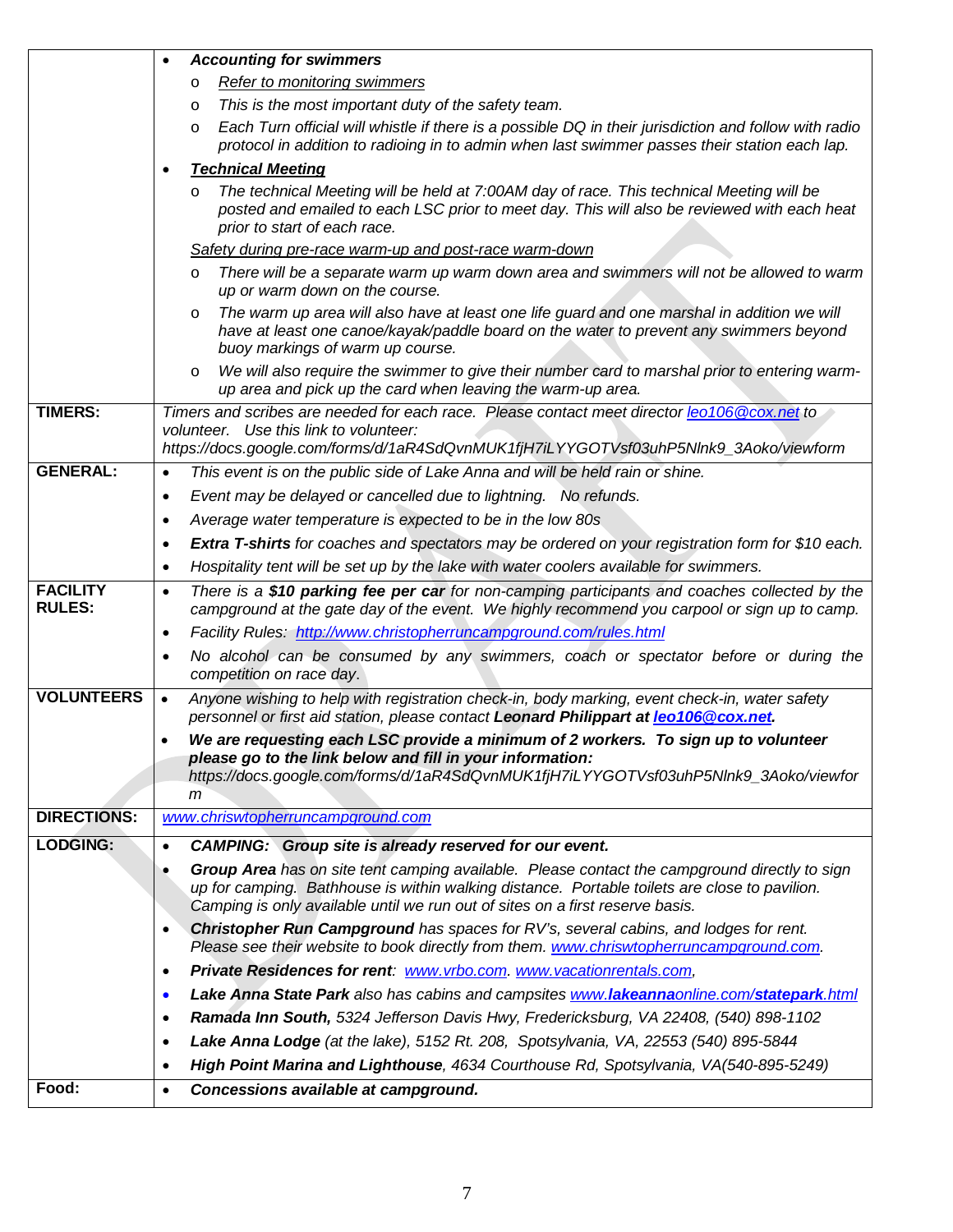# **Technical meeting 7:00AM**

## **Morning session:**

**3 K:** Check-in: Begins at 7:00AM; Pre-race Meeting: 8:40AM; Event starts: 9:00 AM. The race will consist of 6 times around a 500m loop marked with large orange buoys(left) and large green (right) buoys; Beach start with 5 laps around buoy 1, 2, 3, & 4, finishing with 1 lap around buoy 1, 2 & 3 and beach finish The race will conclude 90 minutes after the start or 15 minutes after the first finisher for each gender completes the event whichever is earlier. All swimmers who have not completed the course will be asked to retire.

**1/2 K:** Check-in: 7:00 AM; Pre-race meeting: 10:10AM; Event start: No earlier than 10:30AM The race will consist of a 500m swim. The course will be a 500M marked with large orange Buoys 1, 2, and 3. Beach start and finish.

Lunch break **Afternoon Session**:

**2K:** Check-in: 10:00AM; Pre-race Meeting: 11:40 AM; Event starts: No earlier than 12:00 noon. The race will consist of 4 times around a 500m loop marked with large orange buoys (left) and large green (right) buoys. Beach start, 3 laps around buoys 1, 2, 3, and 4, finish lap around buoy 1, 2, 3 and beach finish. The race will end 60 minutes after the start or 15 minutes after the first finisher for each gender completes the event whichever is earlier. All swimmers who have not completed the course will be asked to retire.

**1K**: Check-in: 10:00 AM; Pre-race Meeting: 12:40; Event start: No earlier than 1:00PM The race will consist of beach start, 1 times around buoy 1, 2, 3 & 4, finish lap of buoy 1, 2, 3 and beach finish. 500m loop marked with large range buoys. The race will end 30 minutes after the start. All swimmers who have not completed the course will be asked to retire.

**1K Open**: check –in: 10:AM; Pre-race Meeting: 12:45; Event start: No earlier than 1:30PM The race will consist of beach start, 1 times around buoy 1, 2, 3 & 4, finish lap of buoy 1, 2, 3 and beach finish. 500m loop marked with large range buoys. The race will end 30 minutes after the start. All swimmers who have not completed the course will be asked to retire.

| Event | Age          | Gender          | Distance |
|-------|--------------|-----------------|----------|
|       | $15 - 18$    | Mixed Men/Women | 3Κ       |
|       | 10 and under | Mixed Men/Women | 500M     |
|       | $13 - 14$    | Mixed Men/Women |          |
|       | 11-12        | Mixed Men/Women |          |
|       | <b>D</b> pen | Mixed Men/Women |          |